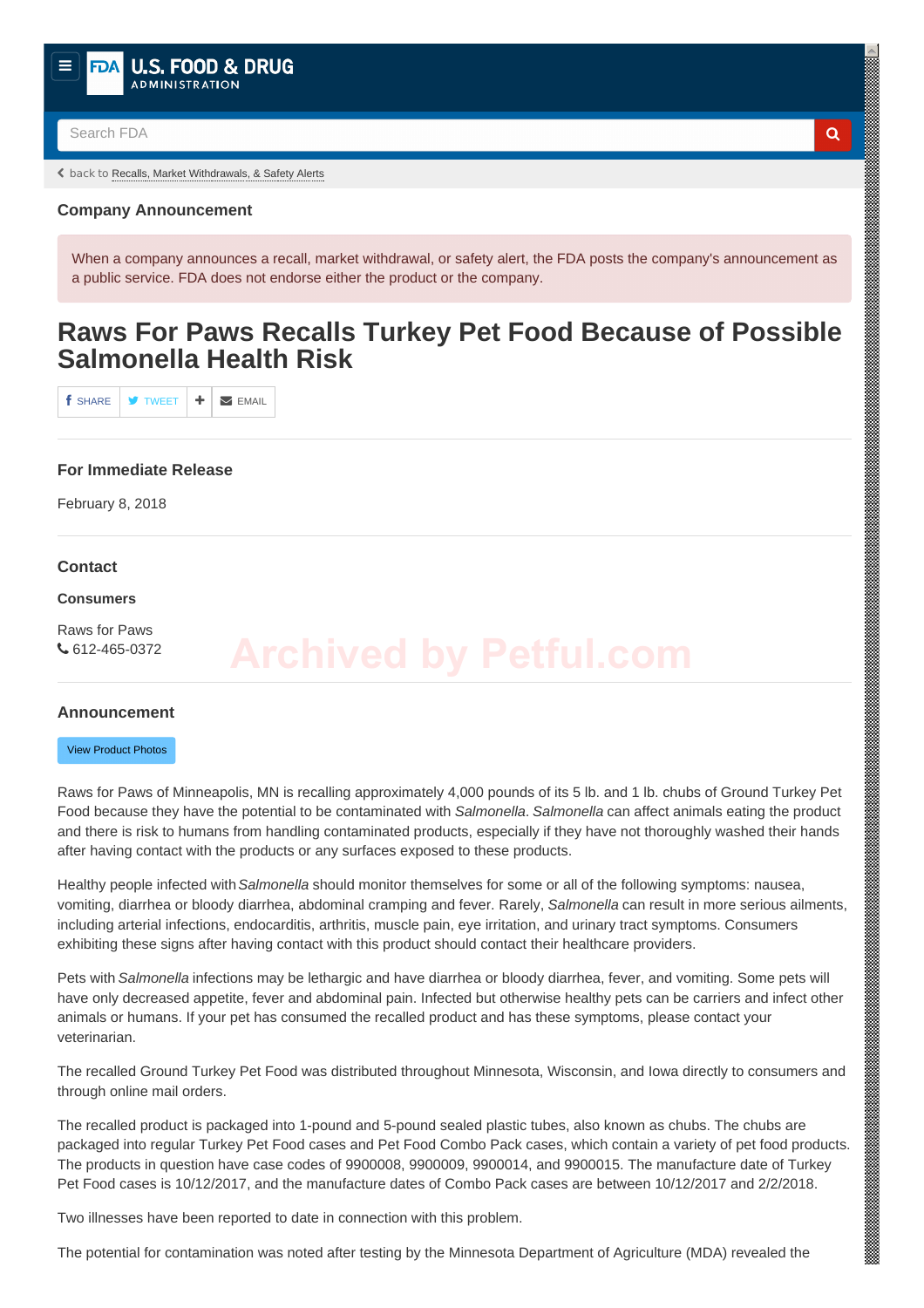presence of *Salmonella* in some packages of Turkey Pet Food.

Production of the product has been suspended while MDA and the company continue their investigation as to the source of the problem.

Consumers who have purchased Turkey Pet Food should discontinue the use of the product and contact Raws for Paws to determine if their product is subject to this recall and more information about disposal or return instructions. Consumers with questions may contact the company at 612-465-0372.

[FDA public advisory: FDA Investigates Outbreak of Salmonella Infections Linked to Raws for Paws Ground Turkey Food for](https://www.fda.gov/AnimalVeterinary/NewsEvents/ucm596071.htm) Pets

<span id="page-1-0"></span>

a de la construcción de la construcción de la construcción de la construcción de la construcción de la construcció

#### **U.S. Food and Drug Administration**

**[Nondiscrimination](https://www.fda.gov/AboutFDA/AboutThisWebsite/ucm523730.htm)** [Website Policies](https://www.fda.gov/AboutFDA/AboutThisWebsite/WebsitePolicies/default.htm)

10903 New Hampshire Avenue Silver Spring, MD 20993

1-888-INFO-FDA (1-888-463-6332)

[Contact FDA](https://www.fda.gov/AboutFDA/ContactFDA/default.htm)